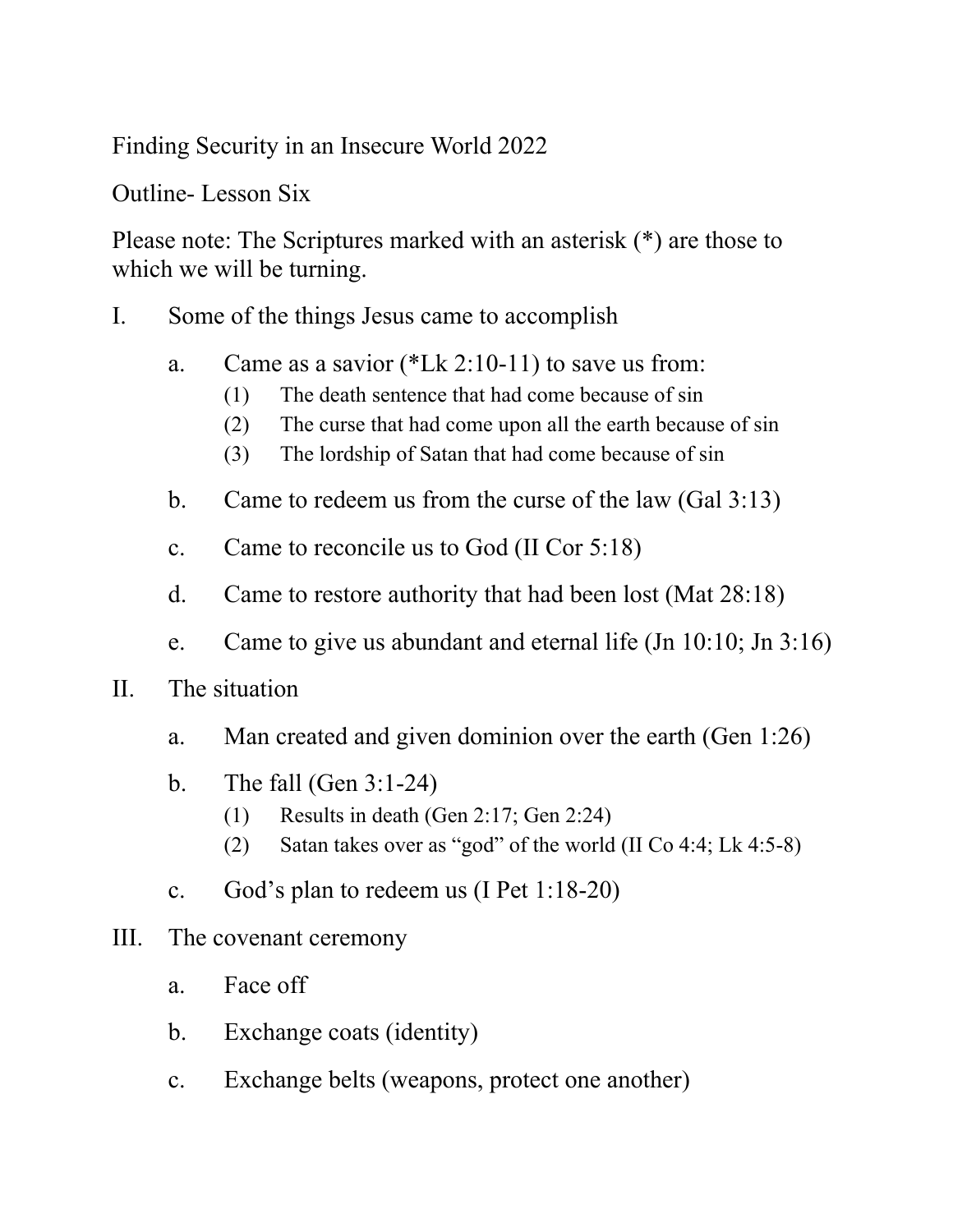- d. Terms declared
- e. Animal killed, split, and parties walk between pieces
- f. Exchange names
- g. Seal the covenant with scar
- h. Memorial tree
- i. Memorial meal
- IV. The Abrahamic Covenant (Gen 15; Gen 17:1-14)
	- a. Abraham's Part
		- (1) Leave homeland (Gen 12:1)
		- (2) Walk before God and be blameless (Gen 17;1-2)
		- (3) Believe God (Gen 15:6; Ro 4:3)
	- b. God's Part (only showing parts that pertain to this course)
		- (1) Promises to make of him a great nation (Gen 12:2)
		- (2) Promises him a son named Isaac by Sarah (Gen 14:19-21)

(3) Promises in his seed all the nations of the world would be blessed (Gen 12:3; Gen 22:18)

(4) Promises covenant to be through line of Isaac through Jacob (Gen 17:19-21)

(5) Promises covenant to be an everlasting (Gen 17:7,13,19; Gal 3:16-17)

c. Jesus stands in the ceremony for Abraham (Gen 15:17)

d. God tests the covenant (Gen 22:1-19)

e. Abraham's obedience opens way for Jesus to come to earth (Heb 11:17-19)